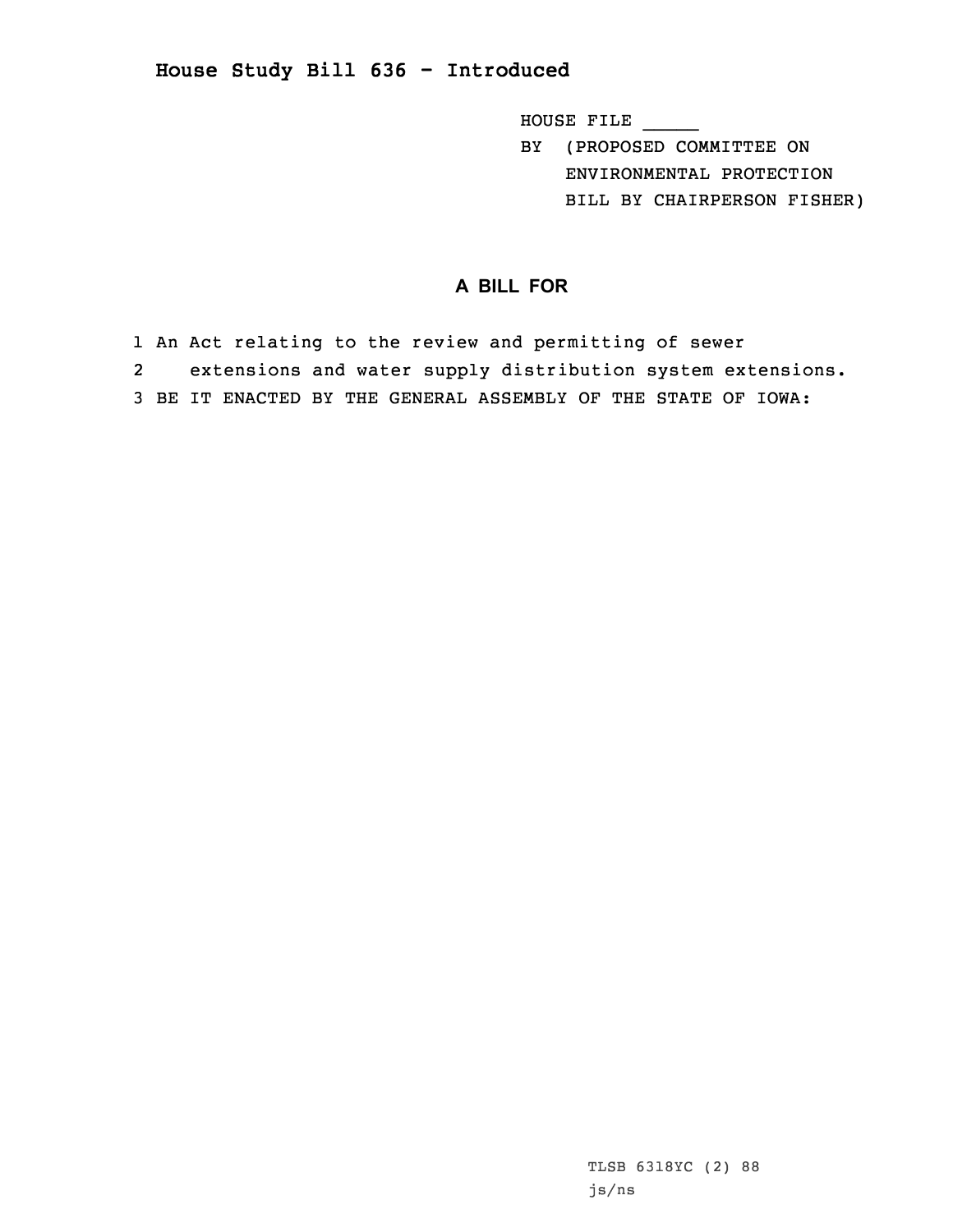H.F. \_\_\_\_\_

1 Section 1. Section 455B.183, subsection 2, unnumbered paragraph 1, Code 2020, is amended to read as follows: Upon adoption of standards by the commission pursuant to section 455B.173, [subsections](https://www.legis.iowa.gov/docs/code/2020/455B.173.pdf) 5 through 8, plans and specifications for sewer extensions and water supply distribution system extensions covered by this [section](https://www.legis.iowa.gov/docs/code/2020/455B.183.pdf) shall be submitted to the city or county public works department for approval if the local public works department employs or retains <sup>a</sup> qualified, licensed engineer who reviews the plans and specifications using the specific state standards known as the Iowa standards for sewer systems and the Iowa standards for water supply distribution systems that have been formulated 13 and adopted by the department commission pursuant to section 455B.173, subsections 5 through 8. The local agency shall issue <sup>a</sup> written permit to construct if all of the following 16 apply:

17 EXPLANATION

18 **The inclusion of this explanation does not constitute agreement with** <sup>19</sup> **the explanation's substance by the members of the general assembly.**

 This bill relates to the review and permitting of sewer extensions and water supply distribution system extensions. 22 Under current law, plans and specifications for sewer extensions and water supply distribution system extensions are subject to approval and permitting by <sup>a</sup> city or county public works department if the local public works department employs <sup>a</sup> qualified, licensed engineer who reviews the plans and specifications using specified standards adopted by the environmental protection commission. Plans and specifications that are not subject to approval and permitting by <sup>a</sup> local public works department are subject to permitting by the director of the department of natural resources. Under the bill, plans and specifications for sewer

33 extensions and water supply distribution system extensions are 34 subject to approval and permitting by <sup>a</sup> local public works 35 department if the local public works department employs or

-1-

LSB 6318YC (2) 88  $js/ns$   $1/2$